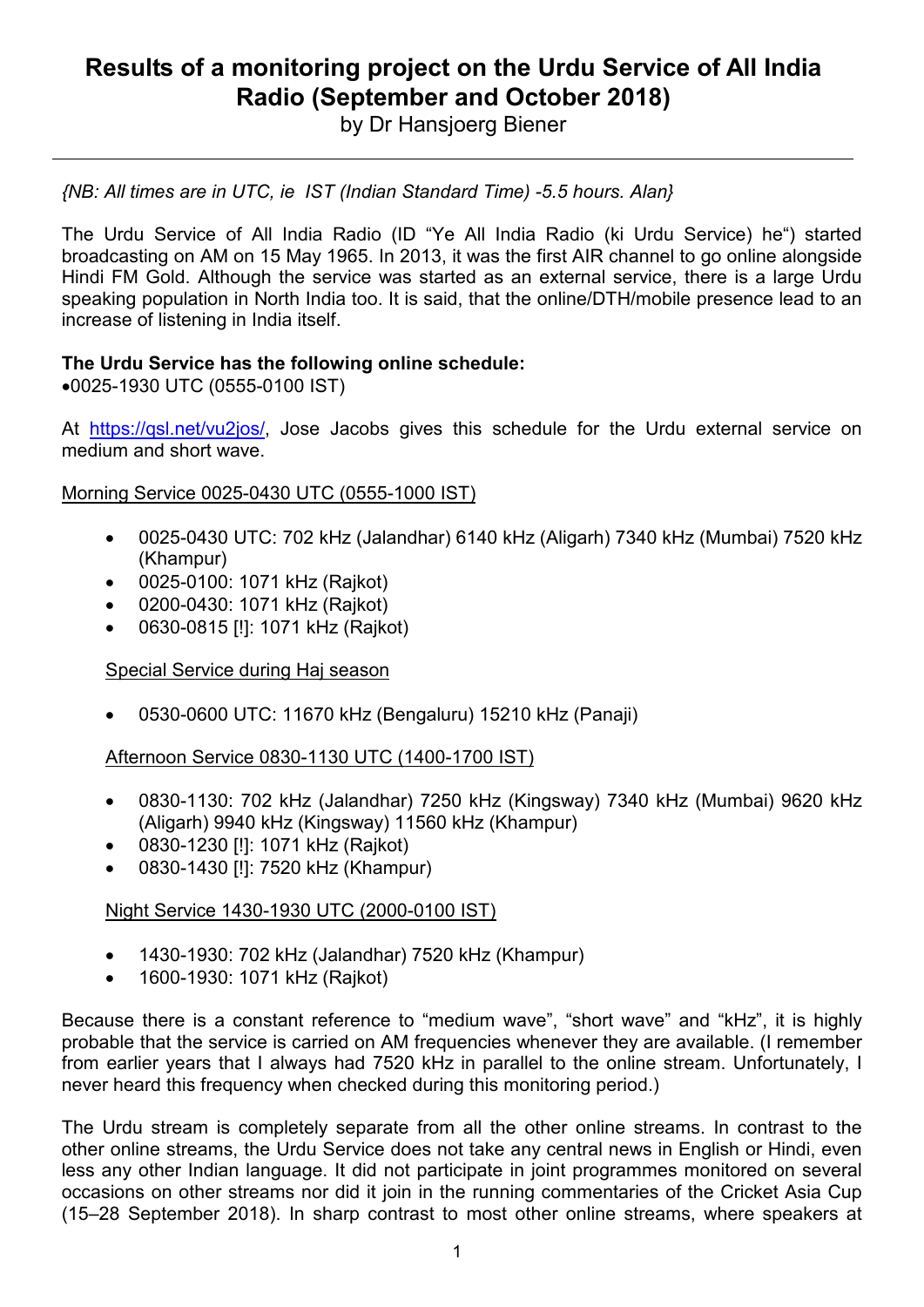times used English words, terms and phrases in their regular speech, the Urdu Service followed an Urdu only policy. The only English heard during weeks of the monitoring was on 8 October, a repeat broadcast of a function on the occasion of the first External Services Day, 1 October 2018.

News, commentary and many, if not most programmes are preceded and followed by the announcement of the different platforms ("medium wave", "short wave", "FM", "DTH", "internet") the Urdu Service is carried on. There are talks/lectures of the learned, music features and radio plays (not as many as in other online streams). Although I tried to establish a general line-up of the programmes by listening in on as many days as possible, there will certainly be differences from week day to week day. Mahatma Gandhi's 150th birth anniversary on 2 October may or may have not produced some additional schedule changes in the scheduled programming. On some other language streams the Durga Puja was an important event too.

It seems that the music programmes are exclusively devoted to traditional/classical/religious music, to older film music or popular recent tracks respectively. South Asian music follows a tonal system different from Western music. Much of the traditional music sounds very foreign to (my) European ears. Older film music is characterised by especially high pitched female voices, laughter, copy of Western (Italian, Spanish) tunes (e. g. "che sera") and rhythms (cha-cha and other Latin rhythms). Some more recent film tracks are more rock-oriented. On the other hand, some music might not be film music at all.

For the non-speaker of Urdu, the situation becomes even more difficult when it comes to the spoken programmes. The newscasts may offer familiar names of persons or places. The news are announced as something like "K'habaron", but I think I also heard "Samachar", which is familiar from many other language streams at http://allindiaradio.gov.in/Default.aspx. The Urdu Service carries the following newscasts:

#### Morning Service 0025-0430 UTC (0555-1000 IST)

- 0045-0055 (0615 IST)
- 0400-0403 (0930 IST)

## Afternoon Service 0830-1130 UTC (1400-1700 IST)

- 0832-0837 (1402 IST)
- 1120-1130 (1650 IST)

## Night Service 1430-1930 UTC (2000-0100 IST)

- 1430-1440 UTC (2000 IST)
- 1615-1625 (2145 IST)
- 1730-1740 (2300 IST)
- 1925-1930 (0055 IST)

Given the fact, that no other news programmes are scheduled, the times look very odd. At first glance, it seems more listener friendly to schedule news on the full or half hour every hour or every second hour. However, if you correlate the news times with the beginning and end of the three main AM broadcast blocks of the day, the scheduling makes some sense. A final note on the news: http://www.newsonair.com/News-Schedules.aspx lists three centrally prepared newscasts at 0850-0905, 1350-1400 and 2115-2125 IST (0320-0335, 0820-0830, 1546-1555 UTC, actually 1600 h? to be discussed when reporting on Radio Kashmir). These Urdu newscasts are not taken by the Urdu Service, but (possibly produced and) broadcast by Radio Kashmir.